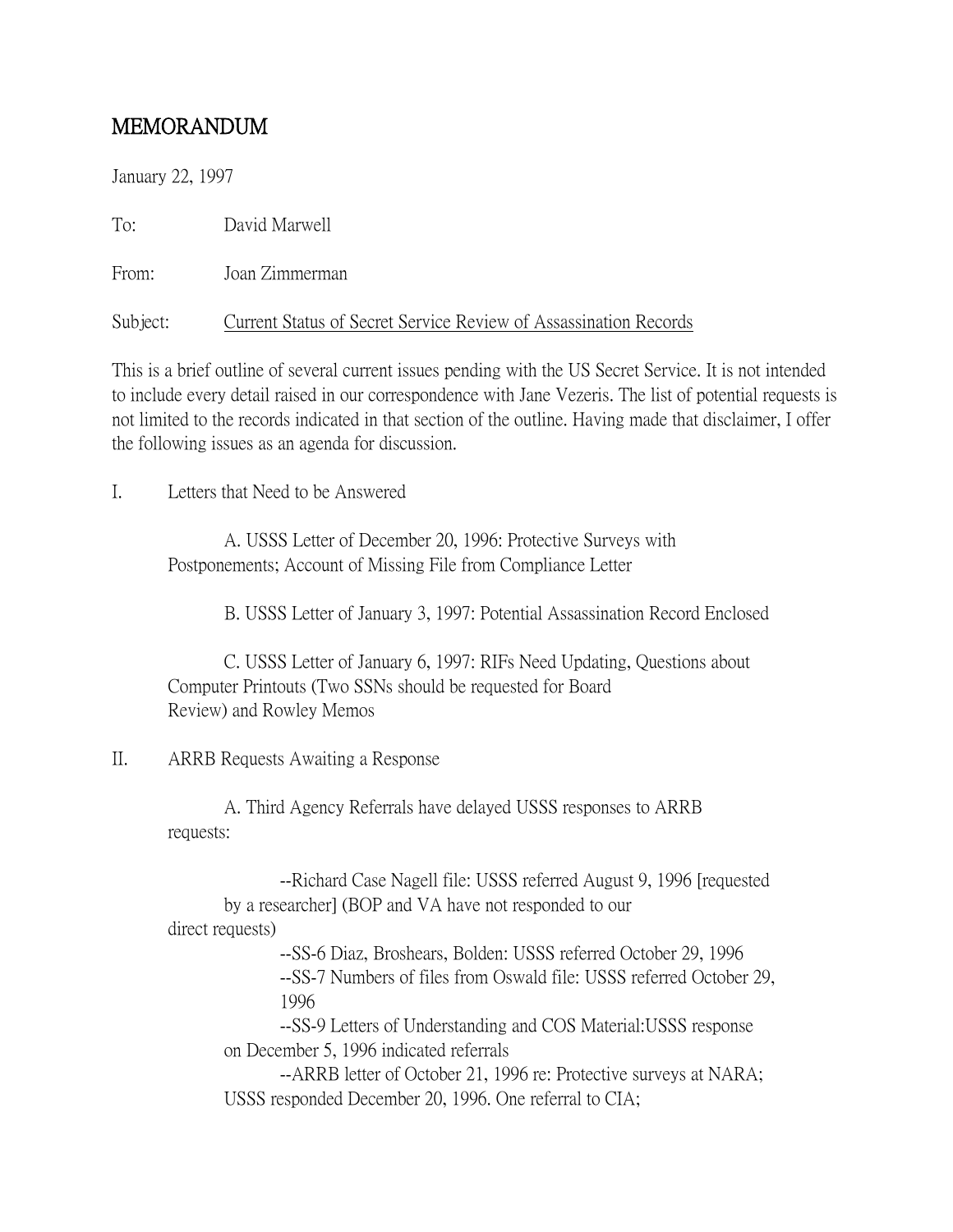this document is already open (We should tell USSS this is open in our response to Dec. 20, 1996 letter. See above.)

B. ARRB is waiting for responses to Formal Requests

--SS-11 due on February 12, 1997

--SS-9 follow-up response due February 19, 1997

--Statement of Compliance was due on January 6, 1997; Ron sent

letter saying maybe wait until end of January. Received no reply. Ron wants to call Vezeris to set a date for the Statement of Compliance.

III. Outstanding Issues that Require a Response

--John Machado told me that USSS material in the LBJ Library Collection is open. Tina Houston is waiting for a letter from USSS saying their box is open. Need to send letter asking Machado to forward us a copy of the letter he sent (so he says) to Houston telling her the records are open.

--John Machado told me he would tell Steve that news clippings we requested (SS-4) are in NARA. They need to be photocopied and /or made available to the public. Machado said he would work this out with Steve. We need to confirm the Service's intention to copy the clippings and put them in the JFK Collection.

--Steve has told me that the Service has essentially refused to come to NARA to stamp their Warren Commission box of records open. We need to request that USSS send a representative to NARA to do this. Steve wants the *originals* of these documents stamped open. Copies will not do.

--Who will put RIFs on the folders of protective surveys? Especially the 12 surveys on which the Service has requested postponements?

--In our December 19, 1996 letter, we indicated that the Review Board had refused to reconsider its vote to open 154-10002-10353 (White House tour-- broken vase). We asked to be notified if the Secret Service intended to appeal to the White House. Vezeris's letter of December 11, 1996, stated that the Service wanted this document placed along with the Dinneen material as part of their potential appeal. We have not received a response to our December 19, 1996 letter. Barring any word from Vezeris, this document will go through our processes and end up in the Archives. The White House tour document contains a name and information exactly the same as material on a certain threat sheet.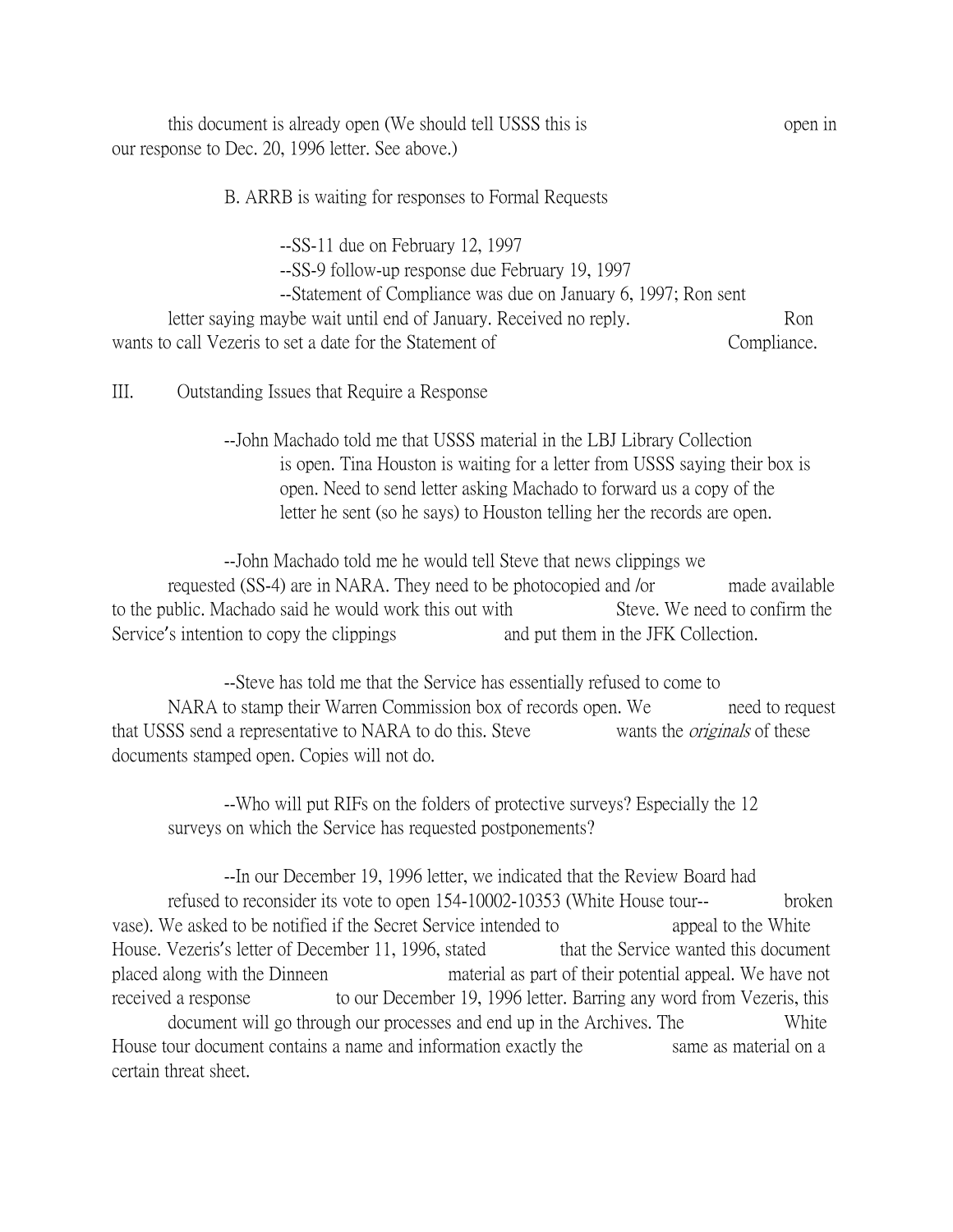IV. Records that Need Board Review and Information for the Board

--Postponements from January 6, 1997 enclosures (including Russo computer printout [154-10002-10429], which USSS wants placed with the Dinneen material for potential appeal--see Vezeris letter January 6, 1997). If the Board decides to open the Russo document (except for SSNs), our letter to Director Bowron should make it clear that the Service has  $7 \, days$  to appeal the decision.

--Protective surveys (12) with postponements. We can ask USSS for consent release before the Board considers these documents. Even if the Service does not agree to a consent release, our letters informing them that certain documents are already open seem to forestall a threat to appeal.

> --The Review Board should know that the Service has in the past released material that it now wishes to postpone, and that the White House tour document (opened by the Board), the Russo printout (pending), the Milford, PA protective survey (opened by the Board), and the Marguerite Oswald printout (opened by USSS) all contain the type of information the Service has said it will appeal. Also, the USSS included material from The Record along with the Nagell file, which the Service is willing to release. Finally, we have a letter from the Archives indicating that The Record from 1938 through 1959 has been open to the public for several years.

--The Review Board can consider whether the "Protect Subject Abstract" included with Vezeris's January 3, 1997 letter is an assassination record.

## V. Future Requests from the Secret Service

1. In our SS-9 follow-up letter, we stated that our next request would be for inventories of Secret Service records as they appeared in 1963. See my draft of SS-12.

2. My draft of SS-13 requests files listed by the HSCA. Not all of the files on the list were "in the possession of" the HSCA, hence our disclaimer stating that we are not asserting that these are assassination records even though they were requested by the HSCA. I note that the Secret Service did not complain about the expansive "requested or viewed" standard in SS-10.

3. I anticipate at least one more HSCA-based request letter to the Secret

3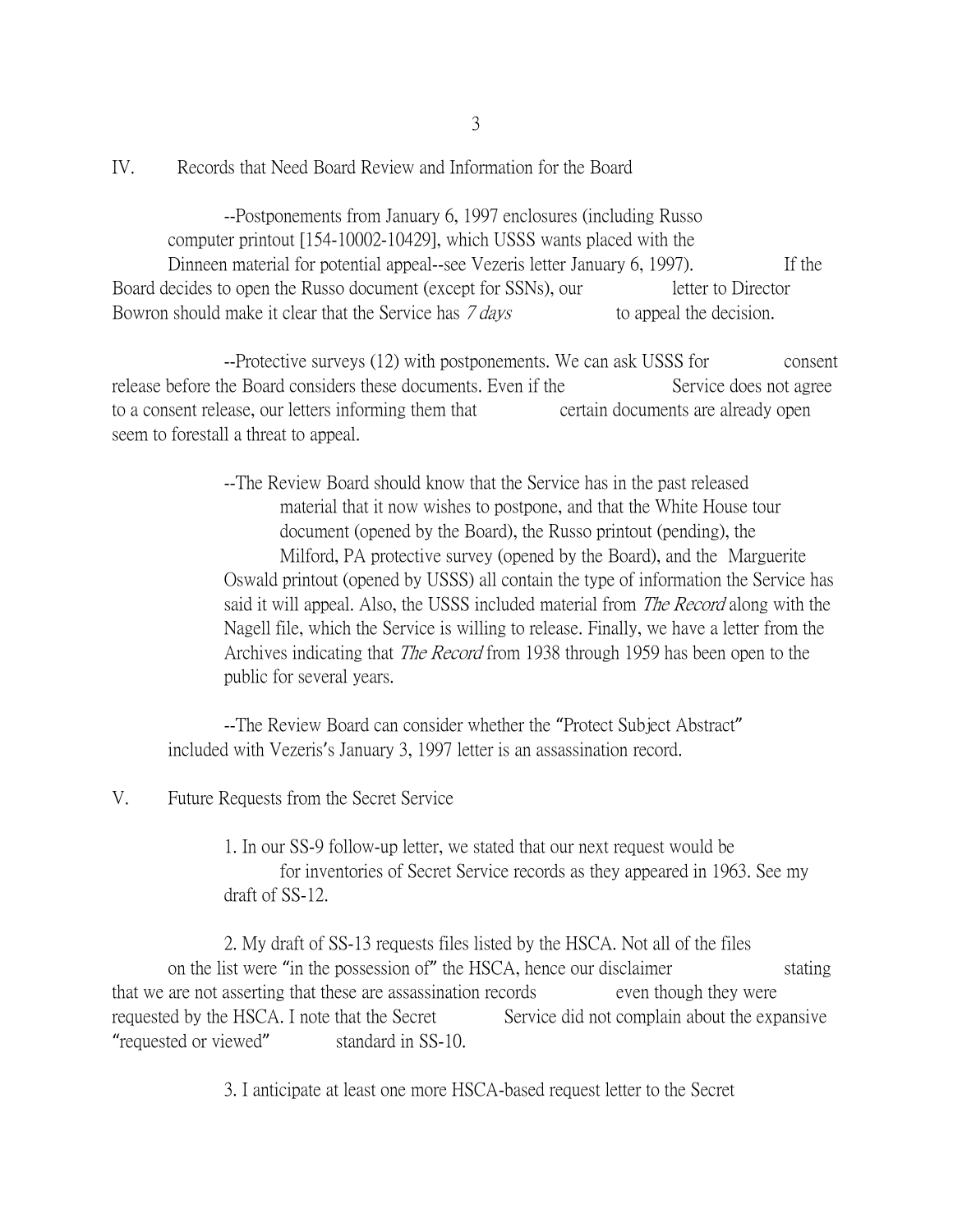Service. This will include any additional names in individual letters from Blakey as well as names that were recorded by Dinneen in her personal set of materials. We might also include names that Blakey sent to other agencies just to ask the Service to take a look. For example, Blakey sent a long list to the Chicago Crime Commission that includes several names that he also requested from the FBI.

4. One request letter will be based on Senate Select Committee on Intelligence correspondence. We have part of this from the Secret Service. If we also had a set from the Senate Committee, we might generate more requests. This request will include the memo from Chief Rowley ordering the destruction of certain records pertaining to the assassination.

5. I have not yet encountered correspondence from the Pike Committee or any of the other congressional committees whose investigations might have included the Secret Service and the Kennedy assassination. If I find correspondence pertaining to these committees, I will ask for more. I could ask the Service again if they have any relevant correspondence.

> 6. Another request will be based on the inventory the Service has already provided to us. I have already asked (in SS-9, SS-11, and SS-12) the Service to examine several boxes at Centre Pointe. One more letter should be enough to cover any remaining boxes that seem to hold promising material.

7. An additional request (or requests) will be based on my examination of all the Rowley material we have received so far as well as my review of other Secret Service materials we have received. These letters and memos sometimes refer to enclosures or other documents that are rarely included with the documents we have received.

8. Similarly, the Official Case File at NARA needs a further review since some of the reports and documents also refer to enclosures that are not included.

9. A researcher asked about some artifacts, specifically Jack Ruby's clothing and other items picked up by the Secret Service from Ruby's apartment. We now have more information in the form of Rowley memos that describe how confiscated materials were to be handled.

## VI. Other Issues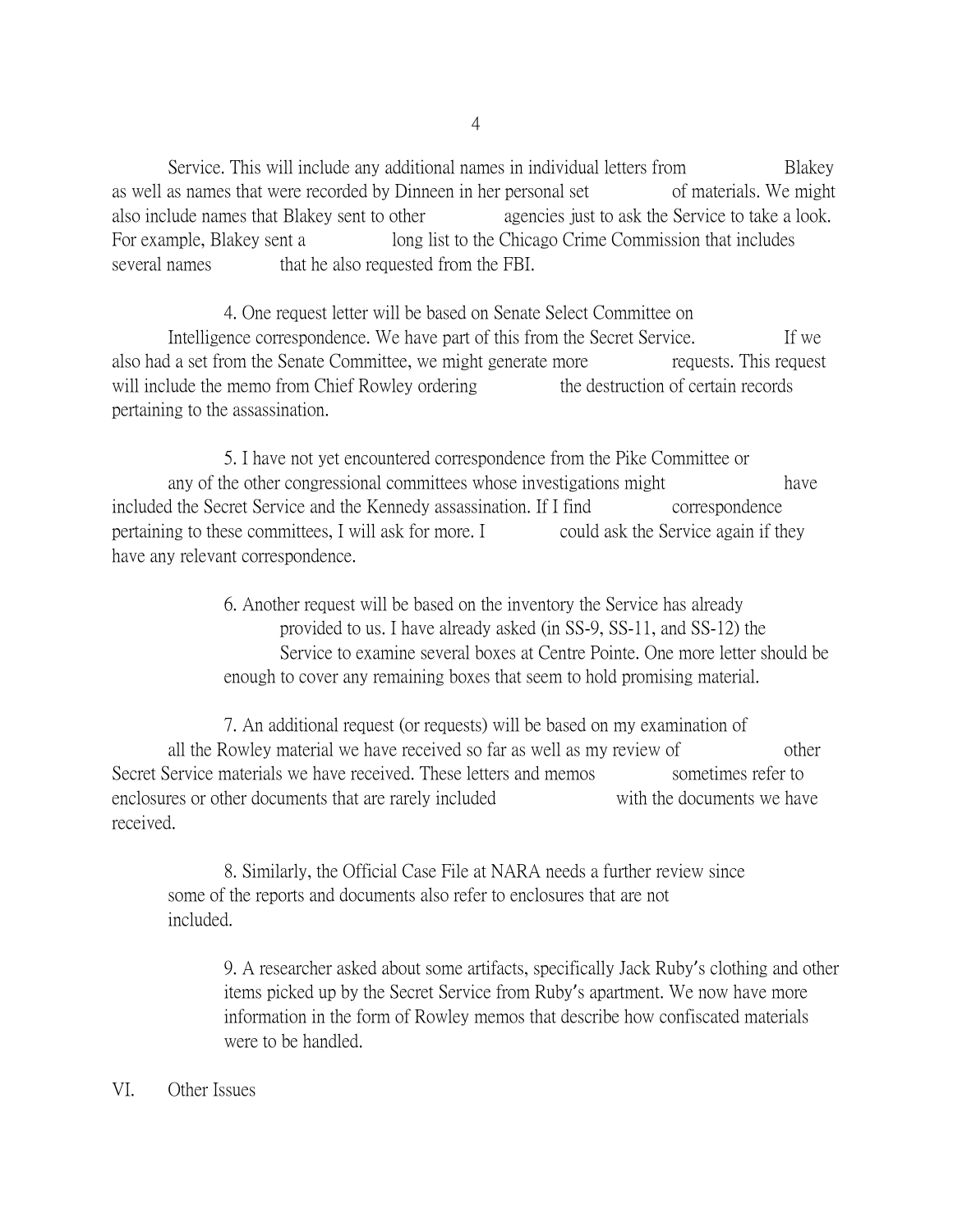A.The main outstanding issue is the Dinneen material (threat sheets, memos, personal notes). Some of the pending matters listed above are relevant to the way this Dinneen issue is resolved.

It is important (and perhaps we should do this first) to establish which records are open without any question. Two sets of HSCA correspondence with the Secret Service have been opened: one by NARA and one by the Secret Service. Some of the material available in this correspondence contains information that the Service now wishes to postpone. We should, then, ask the Service to update its RIFs to show that their records (including the White House tour record) are clearly open.

After the Service has clarified which of its records are open, the Board can proceed with postponements in the computer printouts and the protective surveys.

After determining the Service's willingness to appeal the opening of some of this information, the Review Board could revive its offer not to declare The Record an assassination record in return for the Service's willingness to place volumes from 1960 through 1965 in the Archives.

> If the Service does not object to these releases, the Review Board could then consider the Dinneen materials with a greater understanding of what the Service might be willing to open. There would at this stage be an enhanced basis for the Service to yield on its threat to appeal since it already has and would (especially by releasing more of *The Record*) have released most of what it is now insisting on protecting.

B. Are we satisfied with the Service's response to our requests for personnel files? Dave Montague has located files of some agents in St. Louis. They are in the SCIF. The Board may wish to review these files.

Dave is also looking for clerks who worked in Rowley's office who might know about COS files. I provided Dave with names from personnel lists at the Secret Service.